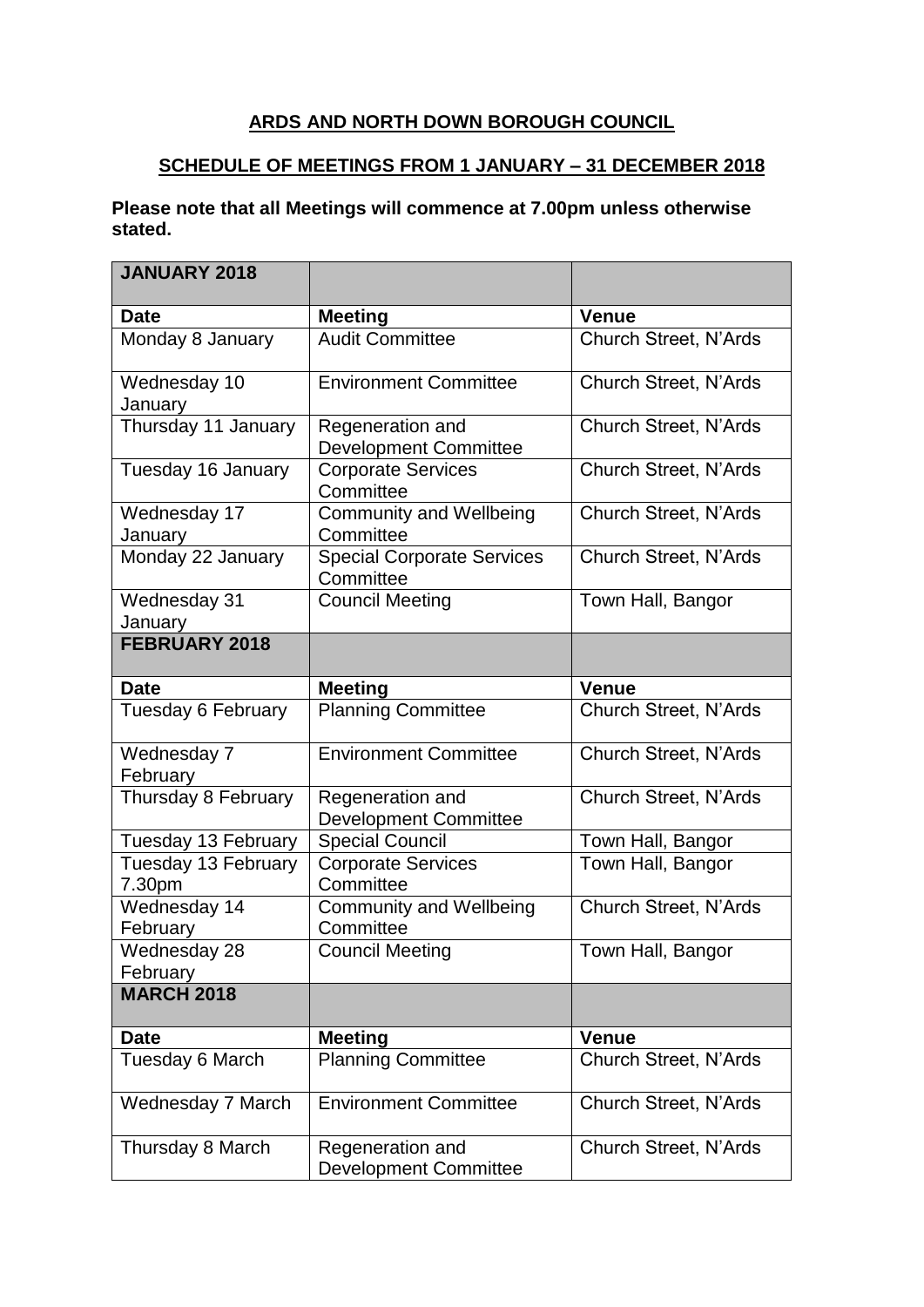| Tuesday 13 March          | <b>Corporate Services</b><br>Committee           | <b>Church Street, N'Ards</b> |
|---------------------------|--------------------------------------------------|------------------------------|
| Wednesday 14<br>March     | <b>Community and Wellbeing</b><br>Committee      | <b>Church Street, N'Ards</b> |
| Wednesday 28<br>March     | <b>Council Meeting</b>                           | Town Hall, Bangor            |
| <b>APRIL 2018</b>         |                                                  |                              |
| <b>Date</b>               | <b>Meeting</b>                                   | <b>Venue</b>                 |
| Tuesday 10 April          | <b>Planning Committee</b>                        | <b>Church Street, N'Ards</b> |
| Wednesday 11 April        | <b>Environment Committee</b>                     | Church Street, N'Ards        |
| Thursday 12 April         | Regeneration and<br><b>Development Committee</b> | <b>Church Street, N'Ards</b> |
| Tuesday 17 April          | <b>Corporate Services</b><br>Committee           | Church Street, N'Ards        |
| Wednesday 18 April        | <b>Community and Wellbeing</b><br>Committee      | <b>Church Street, N'Ards</b> |
| Wednesday 25 April        | <b>Council Meeting</b>                           | Town Hall, Bangor            |
| <b>MAY 2018</b>           |                                                  |                              |
| <b>Date</b>               | <b>Meeting</b>                                   | Venue                        |
| Tuesday 1 May             | <b>Planning Committee</b>                        | Church Street, N'Ards        |
| Wednesday 2 May           | <b>Environment Committee</b>                     | <b>Church Street, N'Ards</b> |
| Thursday 3 May            | Regeneration and<br><b>Development Committee</b> | <b>Church Street, N'Ards</b> |
| Tuesday 8 May             | <b>Corporate Services</b><br>Committee           | <b>Church Street, N'Ards</b> |
| Wednesday 9 May           | <b>Community and Wellbeing</b><br>Committee      | Church Street, N'Ards        |
| Wednesday 30 May          | <b>Council Meeting</b>                           | Town Hall, Bangor            |
| <b>JUNE 2018</b>          |                                                  |                              |
| <b>Date</b>               | <b>Meeting</b>                                   | <b>Venue</b>                 |
| Wednesday 6 June<br>11 am | <b>Annual Meeting</b>                            | Town Hall, Bangor            |
| Tuesday 12 June           | <b>Planning Committee</b>                        | <b>Church Street, N'Ards</b> |
| Wednesday 13 June         | <b>Environment Committee</b>                     | <b>Church Street, N'Ards</b> |
| Thursday 14 June          | Regeneration and<br><b>Development Committee</b> | <b>Church Street, N'Ards</b> |
| Tuesday 19 June           | <b>Corporate Services</b><br>Committee           | <b>Church Street, N'Ards</b> |
| Wednesday 20 June         | <b>Community and Wellbeing</b><br>Committee      | Church Street, N'Ards        |
| Wednesday 27 June         | <b>Council Meeting</b>                           | Town Hall, Bangor            |
| <b>JULY 2018</b>          |                                                  |                              |
| Tuesday 3 July            | <b>Planning Committee</b>                        | Church Street, N'Ards        |
| Wednesday 25 July         | <b>Council Meeting</b>                           | Town Hall, Bangor            |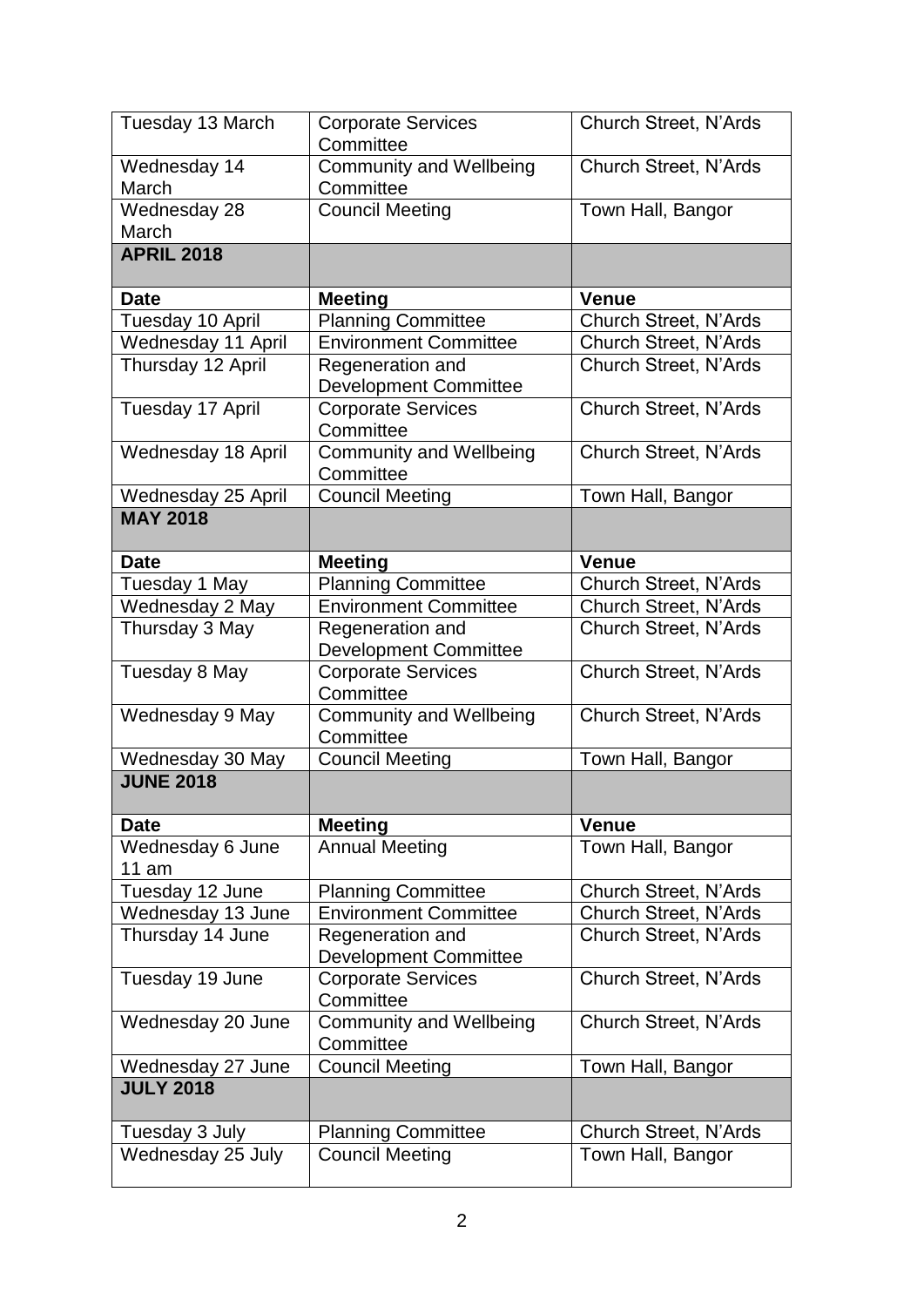| <b>AUGUST 2018</b>        |                                                  |                              |
|---------------------------|--------------------------------------------------|------------------------------|
| Tuesday 7 August          | <b>Planning Committee</b>                        | <b>Church Street, N'Ards</b> |
| Wednesday 29              | <b>Council Meeting</b>                           | Town Hall, Bangor            |
| August                    |                                                  |                              |
| <b>SEPTEMBER 2018</b>     |                                                  |                              |
| <b>Date</b>               | <b>Meeting</b>                                   | <b>Venue</b>                 |
| Tuesday 4<br>September    | <b>Planning Committee</b>                        | <b>Church Street, N'Ards</b> |
| Wednesday 5<br>September  | <b>Environment Committee</b>                     | <b>Church Street, N'Ards</b> |
| Thursday 6                | Regeneration and                                 | <b>Church Street, N'Ards</b> |
| September                 | <b>Development Committee</b>                     |                              |
| Tuesday 11<br>September   | Corporate Services<br>Committee                  | <b>Church Street, N'Ards</b> |
| Wednesday 12<br>September | <b>Community and Wellbeing</b><br>Committee      | <b>Church Street, N'Ards</b> |
| Wednesday 26<br>September | <b>Council Meeting</b>                           | Town Hall, Bangor            |
| <b>OCTOBER 2018</b>       |                                                  |                              |
|                           |                                                  |                              |
| <b>Date</b>               | <b>Meeting</b>                                   | <b>Venue</b>                 |
| Tuesday 2 October         | <b>Planning Committee</b>                        | <b>Church Street, N'Ards</b> |
| Wednesday 3<br>October    | <b>Environment Committee</b>                     | Church Street, N'Ards        |
| Thursday 4 October        | Regeneration and<br><b>Development Committee</b> | <b>Church Street, N'Ards</b> |
| Tuesday 9 October         | <b>Corporate Services</b><br>Committee           | <b>Church Street, N'Ards</b> |
| Wednesday 10<br>October   | <b>Community and Wellbeing</b><br>Committee      | <b>Church Street, N'Ards</b> |
| Wednesday 24<br>October   | <b>Council Meeting</b>                           | Town Hall, Bangor            |
| <b>NOVEMBER 2018</b>      |                                                  |                              |
| <b>Date</b>               | <b>Meeting</b>                                   | <b>Venue</b>                 |
| Tuesday 6 November        | <b>Planning Committee</b>                        | <b>Church Street, N'Ards</b> |
| Wednesday 7<br>November   | <b>Environment Committee</b>                     | <b>Church Street, N'Ards</b> |
| Thursday 8                | Regeneration and                                 | <b>Church Street, N'Ards</b> |
| November                  | <b>Development Committee</b>                     |                              |
| Tuesday 13                | <b>Corporate Services</b>                        | Church Street, N'Ards        |
| November                  | Committee                                        |                              |
| Wednesday 14              | <b>Community and Wellbeing</b>                   | <b>Church Street, N'Ards</b> |
| November                  | Committee                                        |                              |
| Wednesday 28<br>November  | <b>Council Meeting</b>                           | Town Hall, Bangor            |